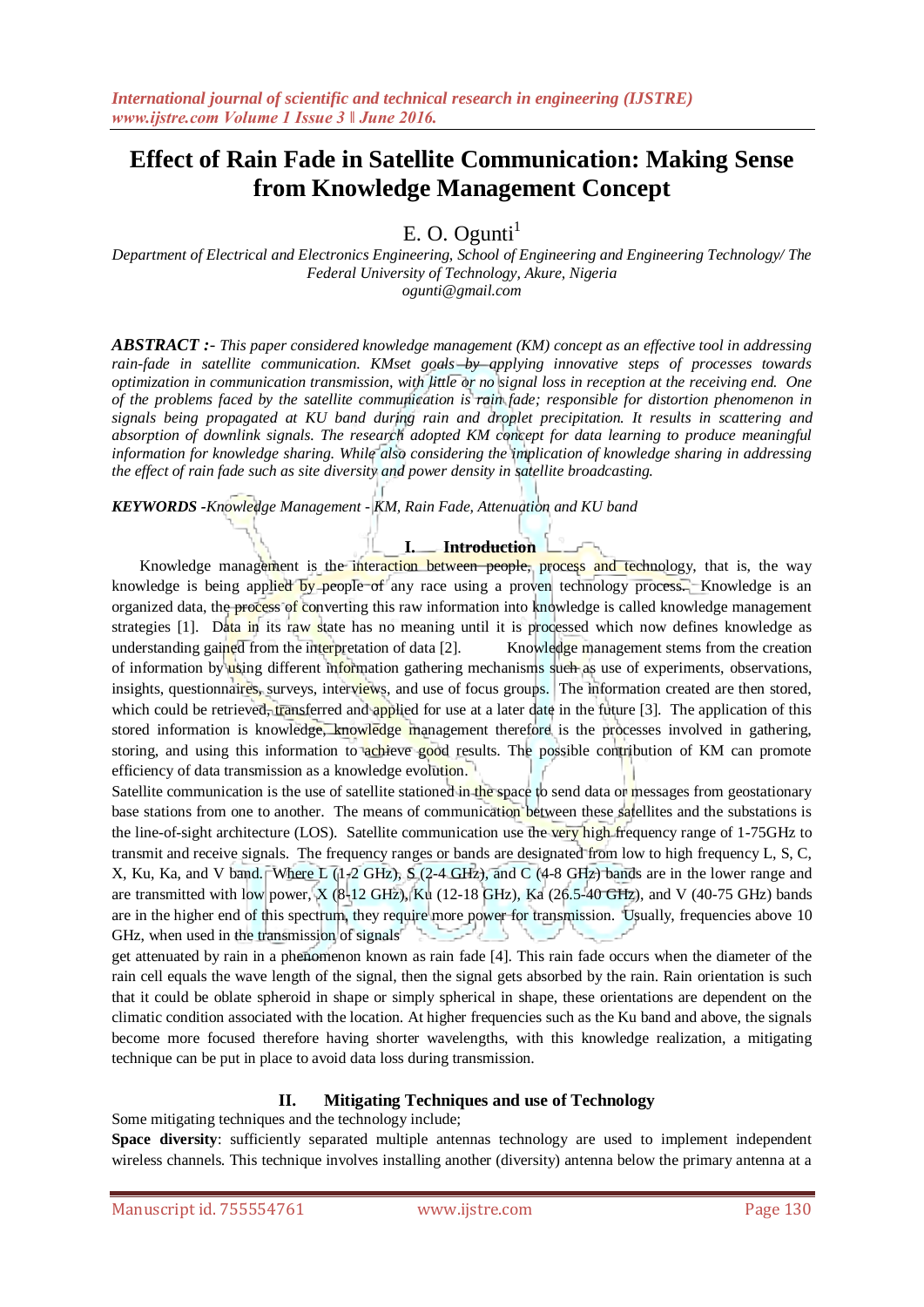given location which allows switching from the primary antenna when fading occurs to the diversity antenna [5].

**Time diversity:** same information is repeatedly transmitted at sufficiently separate instances of time. Another method that can be used in achieving this is by adding a redundant forward error correction code to the message and spreading it in time by means of bit-interleaving before transmission.

**Frequency diversity**: same information is repeatedly transmitted at sufficiently separated frequency bands. This is done by using frequency domain separation of propagation factors which is easily achieved because at different frequencies, different types of attenuation occur. The necessary frequency separation is then achieved by filtering.

**Power control:** Power control is when the transmitting power of the satellite link is varied, that is, either increasing or decreasing the power level, in the presence of path attenuation, to maintain a desired power level at the receiver. This technology comprises of a ground-to-satellite emitter, High-power Amplifier and a control capable of adjusting the operating point of the High-power Amplifier in the presence of fading.

## **III. Tacit / Explicit Knowledge and Communication System**

Knowledge can be considered to be tacit or explicit [6]. Tacit knowledge is the knowledge formed by an individual perspective, examples: ability to recognize a face among crowd, riding a bicycle, and learning to speak a language. Tacit knowledge is soft knowledge which cannot be documented but resides in the mind of the beholder and its use depends on the context to which it is applied. Explicit knowledge on the other hand is the written knowledge, on paper [7]. It is also known as hard knowledge; its range of use is independent on the context. Examples include manuals or instruction books on how to operate a machine. Nonaka and Takeuchi [8] explained the four steps in knowledge transformation as;

**Socialization (tacit-tacit):** this is knowledge creation through exchange of tacit knowledge by socialization, that is, face-to-face interaction by sharing experiences through verbal communication.

**Externalization (tacit-explicit):** this is when tacit knowledge is rationalized into models or concepts to offer a valid extract in a visible form which can be documented for record purposes.

**Combination (explicit-explicit):** this is arranging and sorting of explicit knowledge systems to form a wellorganized set of knowledge. Although, no new knowledge is formed but only a refined improvement is made on already available knowledge.

**Internalization (explicit-tacit):** this results when technical intellect is internalized. That is, gaining experiences through learning, thereby increasing one's own existing tacit knowledge.

According to [6], people's aspect is to come together to create a knowledge sharing environment using the process of managing the knowledge among employees, whereas technology gives the forum to communicate and share the knowledge acquired.

There are great benefits when knowledge management is employed to any technological procedures, amongst which are, identifying weak links and using available knowledge base to rectify such. Providing properly documented expertise knowledge for use when needed (explicit knowledge). It also helps in having proper documentation of a technology process should in case such technology is to be used in the future, in other words knowledge retention. [9]

## **IV. Mitigating Against Rain Fade Effect on Broadcasting Satellites**

Satellites are used for broadcasting services which include [radio/](http://www.britannica.com/EBchecked/topic/1262240/radio-technology)[television](http://www.britannica.com/EBchecked/topic/1262241/television-TV) services and mobile broadcasting services. DTH (Direct-to-home), or satellite television, services (such as the DirecTV and DISH Network services in the United States and DSTV in Africa) are received by the consumers in their various homes. Satellites are also used in delivering programs to [cell and smart phones](http://www.britannica.com/EBchecked/topic/101609/cell-phone) and other mobile devices, such as personal digital assistants (PDAs) and laptops.

Due to high and increasing demands on satellite communication over the years, there is need to allocate higher frequencies to this innovation to cater for the increasing demands such as tracking, monitoring, mobile communication, and telephoning. C band (4 GHz/8 GHz) which is the first frequency band is allocated for reception of satellite television programs [10], Ku band (10/14 GHz), the Ka band (20/30 GHz) was brought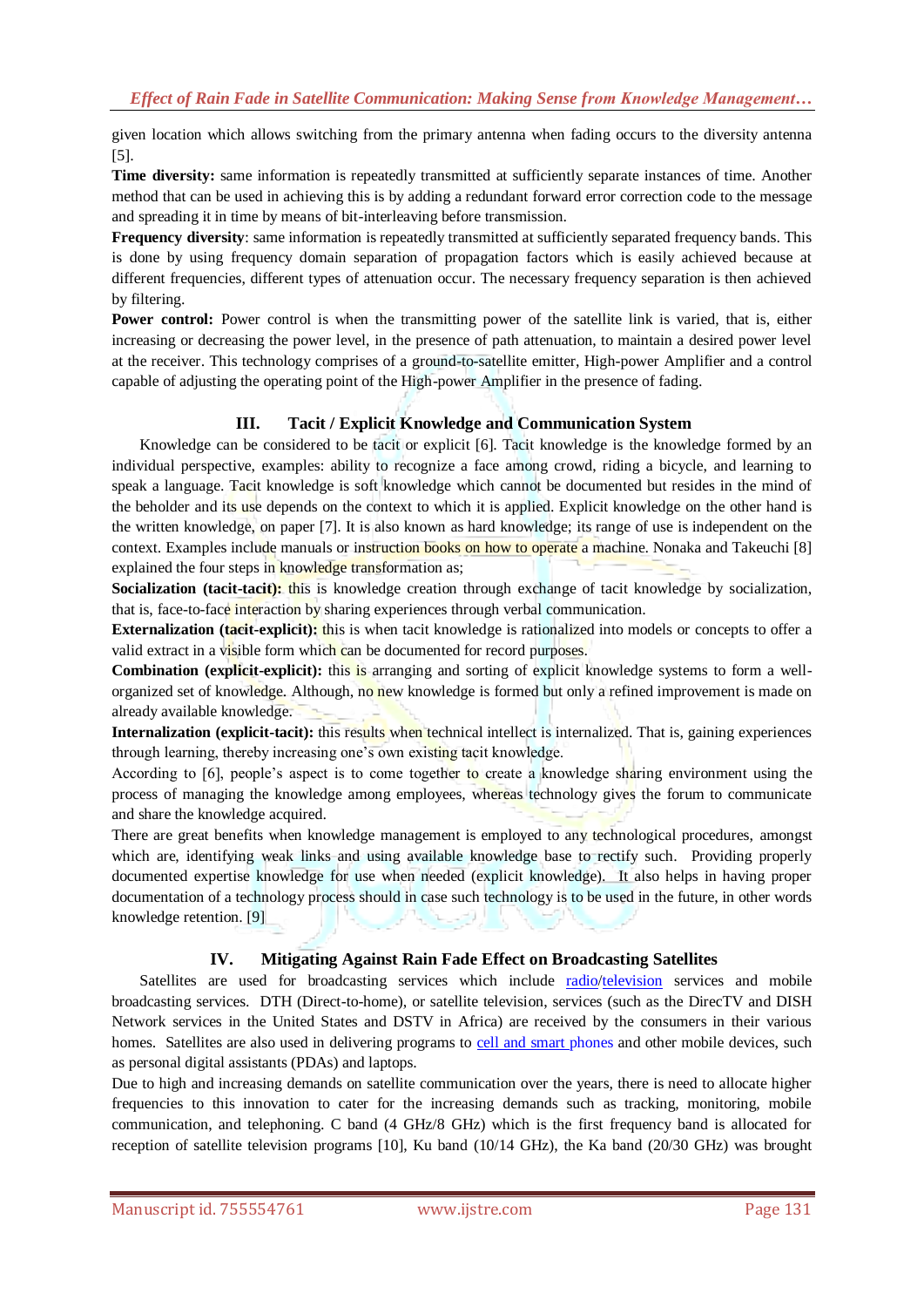about for the need to have more frequency band for growing satellite applications and the V band (40/50 GHz) which is current frequency bands [11].

Staggering benefits of satellite communication makes it impossible to ignore the increasing technology, especially in the area of information technology and its wide contribution in the society. Some of these benefits include, long distance education also known as online education or Tele-Education, broadcastingentertainment broadcasting of programs via satellite offers a wide varieties of entertainment to viewers [12], telephoning services to underdeveloped areas which lack terrestrial communication services, and a high level of security in the military sector, that is, by providing a wide and secure communications network coverage.

The downside to satellite communication could be expressed in term of signal attenuation. As a result of using higher frequency, the signals become more focused having shorter wavelength thereby getting distorted by atmospheric disturbances, especially signals at 10 GHz and above.

Factors affecting the reception of signals in the KU band include: i. interference - temporary loss of signal ii. low signal strength or coverage iii. signal obstructions iv. weather conditions (rain).

In tropical or rainfall regions various means of rain fading effect are;

Absorption: Absorption occurs when water molecules in a rain droplet absorb parts or all of the signal energy of the passing radio wave. With shorter wavelength, there will be more interaction between the radio wave and water molecules, leading to increased energy losses thus rain fading effect [4].

Reflection: this happens when the signal becomes re-radiated when it encounters a smooth surface medium, in this case rain drop cell.

Refraction: refraction occurs when signal travels through one medium to another especially when both media have different refractive indices. The refractive index of water is dependent on both temperature and frequency.

Scattering: While scattering on the other hand is a physical process caused by either refraction or diffraction of radio wave, in which there is a deviation of the radio wave from the original path as it passes through a medium containing raindrops.

Polarization: directivity of scattering depends on polarization and the size of the rain spheres. There are two types; vertical and horizontal. Vertical polarization results in isotropic scattering (in all directions) while horizontal polarization results in scattering at 90 degrees' angle.



## **V. Mitigating Rain Fade Effect: Making Sense from KM**

**Figure 1: Intellect Transition [10]**

Knowledge management application to rain fade can be illustrated using the figure 1 above using the following steps:

Forming communities of practice (COPs): this is the coming together of people with common interest, skills and experience for the purpose of knowledge sharing.

Creation and utilization of knowledge database: forming of data base is the next step in intellect transition. The data to be used are then acquired from various sources and then stored in a databank to be used later.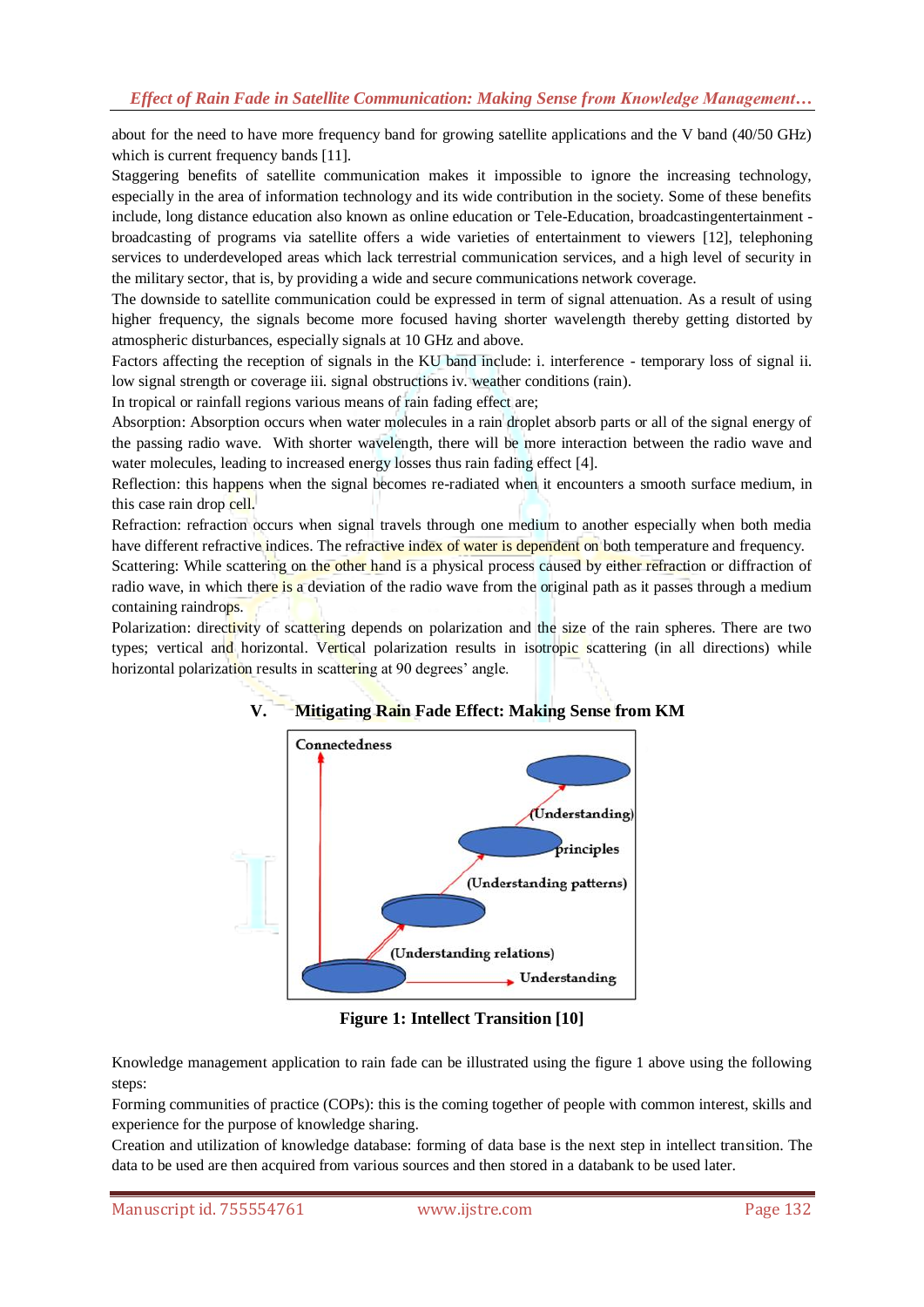Incorporation of lessons learnt into strategies: experiences gained from errors in the execution of the project are then put into use on subsequent projects, that is, the lessons learnt are incorporated into later projects for better practices.

Brainstorming sessions: this is process of providing different solutions to a problem in other words, stretching ideas to limits, to produce a shared mentalmodel to be adopted s best practice

Knowledge mapping: providing a network of methodical accessibility of knowledge to employees.

Performing knowledge audit: this is the examination of the available knowledge resources, its flow and use.



**Figure 2: Knowledge Management Cycle**

Fig. 2 depicts the process of information collection**.** Data collection is the first step to achieve this goal. Usually consumers and providers of the broadcasting services should be contacted and interviewed to reason out a solution to any problem. This can be done using a number of methods; questionnaire (survey), one on one discussion. Questions could attempt to seek answers to the following conditions, if they occur:

- i. How often does this phenomenon occur?
- ii. Does it result in a total signal loss?
- iii. What dish size is being used?
- iv. Was it heavy rain or drizzles when the signal faded?
- v. What is the rain cell size during the fading?
- vi. How lasting is the fading occurrence?
- vii. Would you rather it didn't occur or would you rather wait patiently to rectify itself?

The collection of these data should be carried out by meeting with consumers of this the particular service to ask them the questions that would be needed to proffer solution to this rain fade problem. This stage is also known as requirement gathering, as the answers to the question are gotten by talkingto the experts who gives accurate steps to take in mitigating the rain fade phenomenon

## **VI. Implementation**

**Storage:** the first stage in this phase is the storage stage or analyzing stage. The given requirements are analyzed to ensure they answer the given problem. This is done by calling on the people with enough experience and knowledge who will then assist in checking and rechecking of the requirements sorted out and